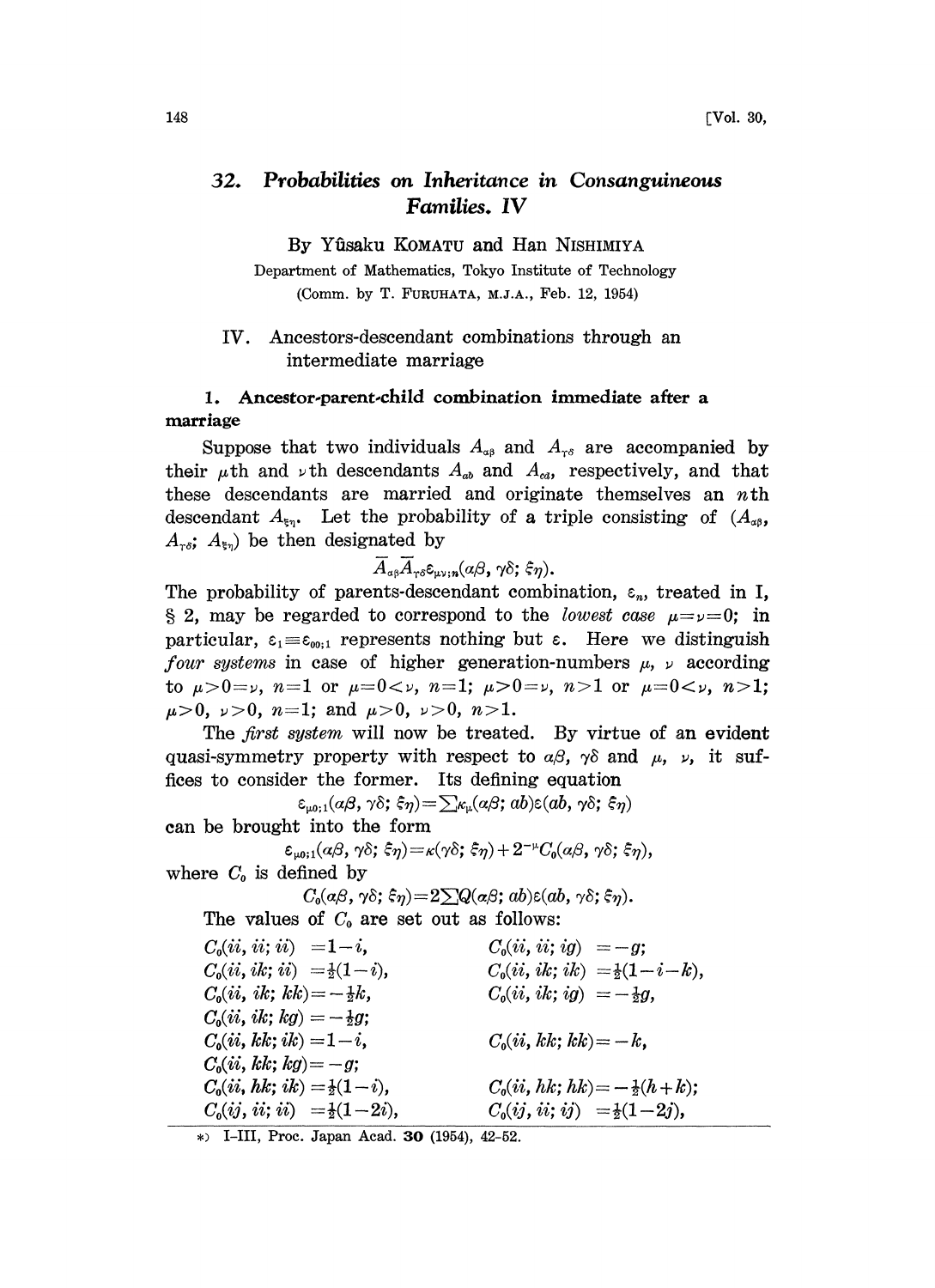$$
C_0(ij, ii; ig) = -\frac{1}{2}g; C_0(ij, ii; ii) = \frac{1}{4}(1-2i), C_0(ij, ii; ig) = -\frac{1}{2}g; C_0(ij, ik; ij) = \frac{1}{4}(1-2j), C_0(ij, ik; ik) = \frac{1}{4}(1-2j); C_0(ij, kk; ik) = \frac{1}{2}(1-2i).
$$
\n
$$
C_0(ij, kk; ik) = \frac{1}{2}(1-2i).
$$

The values of  $C_0(\alpha\beta, \gamma\delta; \xi\eta)$  are independent of  $\alpha\beta$ , provided  $A_{\alpha\beta}$ contains no gene in common with  $A_{r\delta}$  as well as  $A_{\xi\eta}$ . It further satisfies the following relations:

$$
\sum C_0(a\beta,\gamma\delta;ab)=\sum \overline{A}_{ab}C_0(ab,\gamma\delta;\xi\eta)=0,\ \sum \overline{A}_{ab}C_0(a\beta,ab;\xi\eta)=Q(a\beta;\xi\eta).
$$

## 2. Ancestor-parent-descendant combination distant after a marriage

We consider the second system with  $\mu > 0 = \nu$ ,  $n > 1$ . The reduced probability is then defined by an equation

$$
\varepsilon_{\scriptscriptstyle\mu 0; n} (a \beta, \gamma \delta; \, \hat{\varsigma} \eta) \! = \! \sum \! \varepsilon_{\scriptscriptstyle\mu 0; 1} \! \left( a \beta, \, \gamma \delta; \, a b \right) \! \mathit{\kappa}_{n-1} \! \left( a b; \, \hat{\varsigma} \eta \right)
$$

which leads to an expression

$$
\varepsilon_{\mu 0; n}(\alpha \beta, \gamma \delta; \xi \eta) = \kappa_n(\gamma \delta; \xi \eta) + 2^{-\mu - n + 1} C(\alpha \beta, \gamma \delta; \xi \eta).
$$

The values of a quantity defined by

$$
C(\alpha\beta,\gamma\delta;\xi\eta)\!=\!2\sum C_0(\alpha\beta,\gamma\delta;db)\kappa(ab;\xi\eta)
$$

are set out in the following lines:

$$
C(ii, ii; ii) = i(1-i),
$$
  
\n
$$
C(ii, ii; gg) = -g^{2},
$$
  
\n
$$
C(ii, ii; gg) = -g^{2},
$$
  
\n
$$
C(ii, ii; fg) = -2fg;
$$
  
\n
$$
C(ii, ik; iii) = i(1-i),
$$
  
\n
$$
C(ii, ik; kk) = -k^{2},
$$
  
\n
$$
C(ii, ik; kg) = -2kg;
$$
  
\n
$$
C(ii, kk; ii) = i(1-i),
$$
  
\n
$$
C(ii, kk; ii) = i(1-i),
$$
  
\n
$$
C(ii, kk; ib) = -2kj;
$$
  
\n
$$
C(ii, kk; ib) = -2kj;
$$
  
\n
$$
C(ii, kk; kb) = -k^{2},
$$
  
\n
$$
C(ii, kk; ib) = -2kj;
$$
  
\n
$$
C(ii, kk; ib) = -2kg;
$$
  
\n
$$
C(ii, kk; ib) = \frac{1}{2}i(1-2i),
$$
  
\n
$$
C(i, kk; ib) = -2hk;
$$
  
\n
$$
C(ij, ii; jj) = \frac{1}{2}j(1-2j),
$$
  
\n
$$
C(ij, ii; jj) = \frac{1}{2}g(1-4j);
$$
  
\n
$$
C(ij, ii; ig) = \frac{1}{2}g(1-4i),
$$
  
\n
$$
C(ij, ii; ig) = \frac{1}{2}g(1-4i),
$$
  
\n
$$
C(ij, ii; ij) = \frac{1}{2}(i+j-4ij),
$$
  
\n
$$
C(ij, ik; ij) = \frac{1}{2}(i+j-4ij),
$$
  
\n
$$
C(ij, ik; ib) = \frac{1}{2}k(1-4i),
$$
  
\n
$$
C(ij, kk; ib) = \frac{1}{2}k(1-4j);
$$
  
\n
$$
C(ij, kk; ib) = \frac{1}{2}k(1-4i),
$$
  
\n
$$
C(ij, kk; ib) = \frac{1}{2}k(1-4i),
$$
  
\n
$$
C(ij, kk; ib) = \frac{1
$$

Several identities are satisfied by  $C$ ; for instance, we have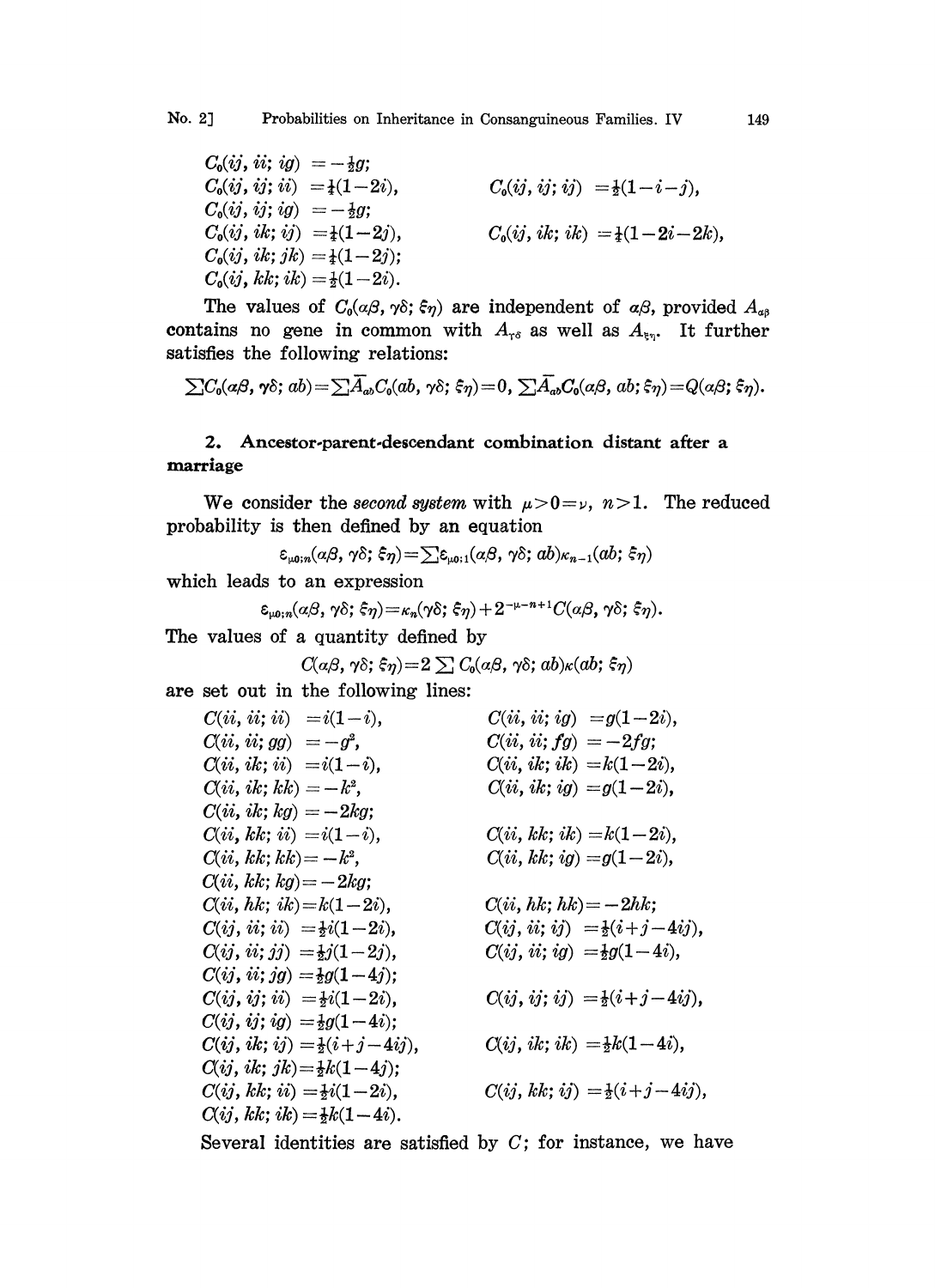$\sum C(\alpha\beta, \gamma\delta; ab) = \sum \overline{A}_{ab}C(ab, \gamma\delta; \xi\eta) = 0, \sum \overline{A}_{ab}C(\alpha\beta, ab; \xi\eta) = Q(\alpha\beta, \xi\eta),$  $\sum Q(a\beta; ab)E(ab, \gamma\delta; \xi\eta) = \sum Q(a\beta; ab)C(ab, \gamma\delta; \xi\eta) = \frac{1}{2}C(a\beta, \gamma\delta; \xi\eta).$ 

## 3. Ancestors.sdecendant combination immediate after a marriage

The defining equation of the *third system* with  $\mu$ ,  $\nu > 0$ ,  $n=1$ :

$$
\varepsilon_{\mu\nu;1}(a\beta,\gamma\delta;\xi\eta) = \sum_{\kappa_{\mu}}(a\beta;ab)_{\kappa_{\nu}}(\gamma\delta;cd)\varepsilon(ab,cd;\xi\eta)
$$

leads to an expression

 $\label{eq:4.1} \varepsilon_{\mu\nu;1}(\alpha\beta,\,\gamma\delta;\,\xi\eta)\!=\!\overline{A}_{\xi\eta}+2^{-\mu}Q(\alpha\beta;\,\xi\eta)+2^{-\nu}Q(\gamma\delta;\,\xi\eta)+2^{-\mu-\nu}D_0(\alpha\beta,\,\gamma\delta;\,\xi\eta).$ The values of a quantity defined by  $D_0(\alpha\beta, \gamma\delta; \hat{\epsilon}\eta) = 4 \sum Q(\alpha\beta; ab)Q(\gamma\delta; cd) \epsilon(ab, cd;$ 

$$
D_0(a\beta,\gamma\delta;\xi\eta) = 4 \sum Q(a\beta;ab)Q(\gamma\delta;cd)\epsilon(ab,cd;\xi\eta) = 2 \sum Q(a\beta;ab)C_0(\gamma\delta,ab;\xi\eta)
$$

are set out in the following lines:

$$
D_0(ii, ii; ii) = (1 - i)^2, \t D_0(ii, ii; ig) = -2g(1 - i),
$$
  
\n
$$
D_0(ii, ii; gg) = g^2, \t D_0(ii, ii; fg) = 2fg;
$$
  
\n
$$
D_0(ii, ik; ii) = \frac{1}{2}(1 - i)(1 - 2i), \t D_0(ii, ik; ik) = \frac{1}{2}(1 - i - 3k + 4ik),
$$
  
\n
$$
D_0(ii, ik; kk) = -\frac{1}{2}k(1 - 2k), \t D_0(ii, ik; ig) = -\frac{1}{2}g(3 - 4i),
$$
  
\n
$$
D_0(ii, kk; ii) = -i(1 - i), \t D_0(ii, kk; ik) = 1 - i - k + 2ik,
$$
  
\n
$$
D_0(ii, kk; i) = -g(1 - 2i); \t D_0(ii, kk; ik) = -\frac{1}{2}(h + k - 4hk);
$$
  
\n
$$
D_0(ii, ik; i) = \frac{1}{2}(1 - i - 2k + 4ik), \t D_0(ii, hk; hk) = -\frac{1}{2}(h + k - 4hk);
$$
  
\n
$$
D_0(ij, ij; ii) = \frac{1}{4}(1 - 2i)^2, \t D_0(ij, ij; ij) = \frac{1}{2}(1 - 2i - 2j + 4ij),
$$
  
\n
$$
D_0(ij, ii; ij) = -g(1 - 2i); \t D_0(ij, ii; j) = \frac{1}{4}(1 - 2j - 2k + 8jk).
$$

The quantity  $D_0(a\beta, \gamma\delta; \xi\eta)$  satisfies, besides a symmetry relation with respect to  $\alpha\beta$  and  $\gamma\delta$ , further identities

$$
\sum D_0(a\beta,\gamma\delta;ab) = \sum \overline{A}_{ab}D_0(ab,\gamma\delta;\xi\eta) = 0,
$$
  

$$
\sum Q(a\beta;ab)D_0(\gamma\delta,ab;\xi\eta) = \frac{1}{2}D_0(a\beta,\gamma\delta;\xi\eta).
$$

#### 4. Ancestors-descendant combination distant after a marriage

The reduced probability for the *last generic system* with  $\mu$ ,  $\nu > 0$ ,  $n>1$  is given by an equation

 $\varepsilon_{\mu\nu;\,n}(a\beta,\,\gamma\delta;\,\xi\eta) = \sum \varepsilon_{\mu\nu;\,1}(a\beta,\,\gamma\delta;\,ab) \kappa_{n-1}(ab;\,\xi\eta)$ 

whence follows

$$
\varepsilon_{\mu\nu;\,n}(\alpha\beta,\,\gamma\delta;\,\xi\eta)\!=\!\overline{A}_{\xi\eta}+2^{-n+1}\left\{2^{-\mu}Q(\alpha\beta;\,\xi\eta)+2^{-\nu}Q(\gamma\delta;\,\xi\eta)\right\}.
$$

In fact, there holds identically a relation

 $\sum D_0(\alpha\beta, \gamma\delta; ab)Q(ab; \xi\eta) = \sum D_0(\alpha\beta, \gamma\delta; ab)\kappa(ab; \xi\eta) = 0.$ 

It is in passing shown here that there holds a further identity  $\sum Q(a\beta; ab)C(\gamma\delta, ab; \xi\eta) = 0.$